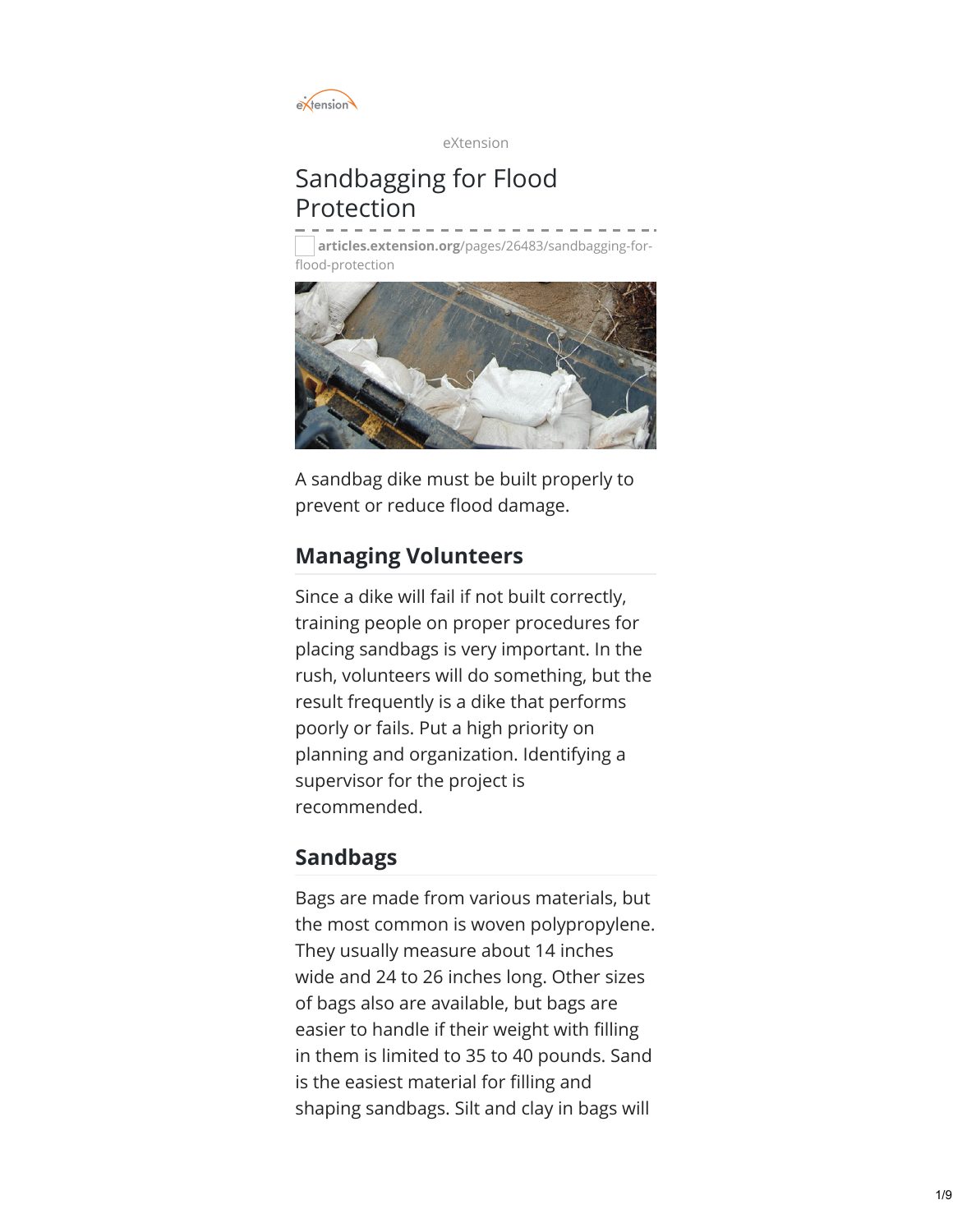form a good dike, but working with those materials is more difficult. Fill sandbags slightly more than one-half full.

Contact your county emergency management office for informatio n o n where to obtain sandbags.

## **Site Selection**

When selecting the location for the dike, take advantage of natural land features that keep the dike as short and low as possible. Avoid obstructions that would weaken the dike. Do not build the dike against a building wall due to the forces the dike may place on the building. Leave at least 8 feet to maneuver between the dike and buildings for observation, pumping seepage <u>[w](#page-7-0)ater</u> and other a c tivitie s.

Since frictio n h old s a dik e f r o m slidin g , cr[e](#page-7-0)ate a good bond between the ground and the dike. Remove ice and snow since it will melt permitting water to flow under the dike. Remove anything else that is "slippery." If the dike is to be more than about 3 feet high, dig a bonding trench where the dike will be placed if possible. The trench should be about 4 to 6 inches deep and 18 to 24 inches wide.

## **Estimate Sandbags Needed**

Build the dike at least 1 foot higher than the projected crest level to allow for fluctuations in the water level. Local experience will assist in determining the amount of freeboard to provide.

The U.S. Army Corps of Engineers recommends building a dike with a width at the base that is three times the dike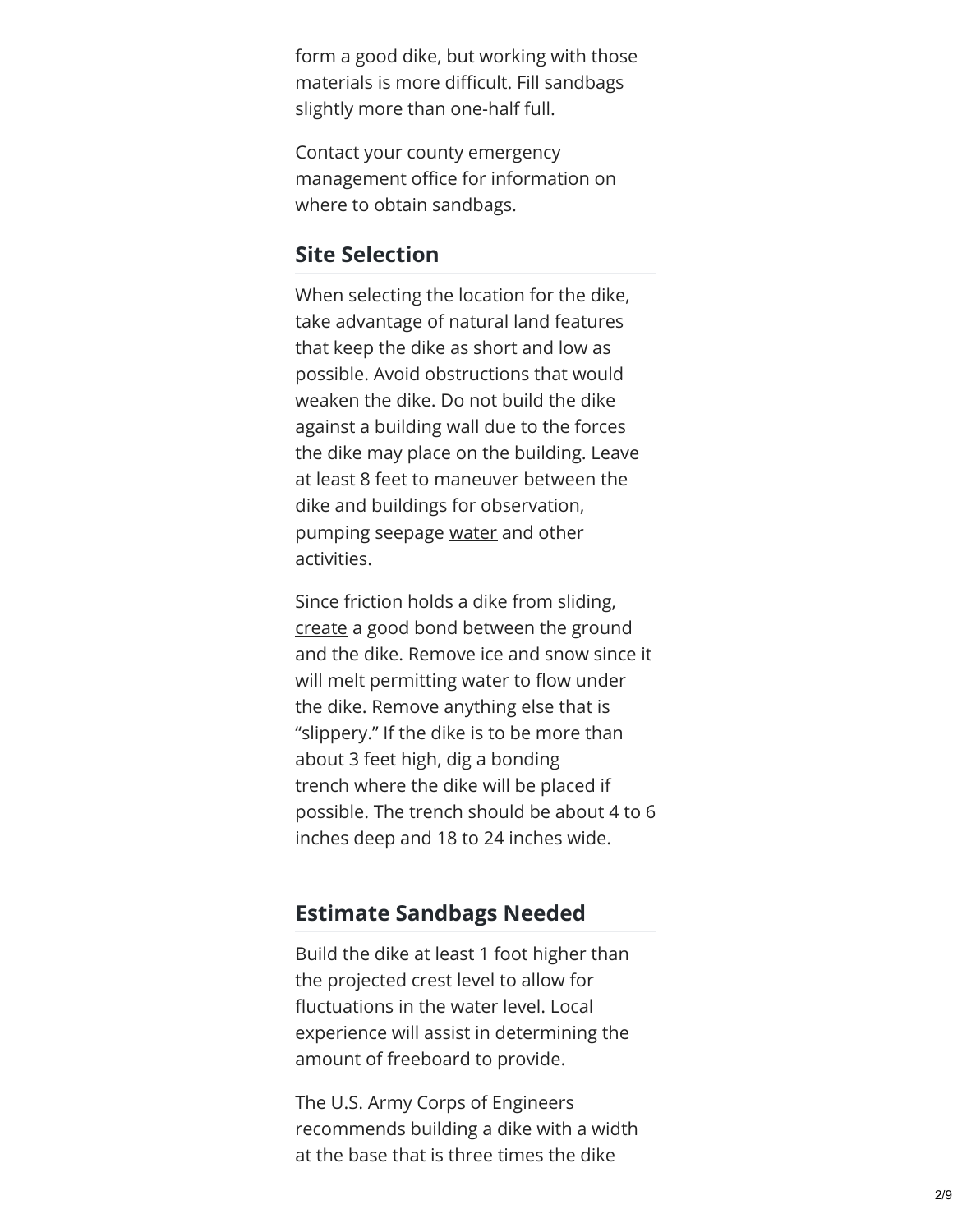height. For example, a 4-foot-high dike would have a base width of 12 feet. The corps indicates that each foot of finished dike length requires one bag, each foot of height requires three bags, and each 2.5 feet of width requires three bags. This results in each bag having placed dimensions of about 4 inches high by 10 inches wide by 14 inches long.



Use the following equation to [estimate](#page-7-0) the number of bags required per linear foot of dike for a dike with a **base width that is three times the height.**

 $N = (3 \times H) + (9 \times H \times H) / 2$ 

N – Number of bags required per linear foot of dike

H – Dike height (feet)

### **Example:**

Estimate the number of bags required per linear foot for a dike 3 feet tall.

 $N = (3 \times 3) + (9 \times 3 \times 3) / 2 = 45$  bags

The estimated number of bags needed for 100 linear feet of dike is:

1-foot-high dike: 600

2-foot-high dike: 2,100

3-foot-high dike: 4,500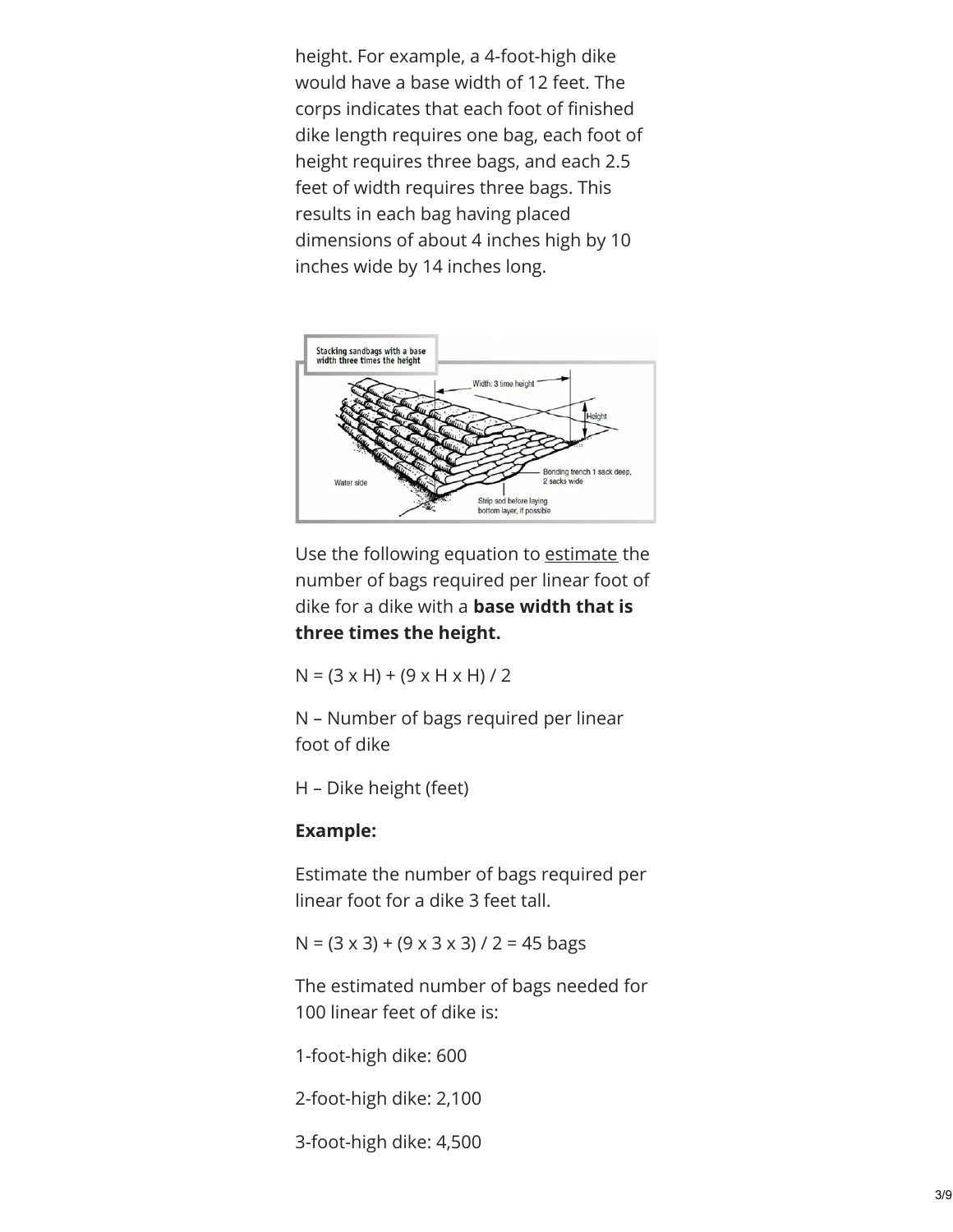#### 4-foot-high dike: 7,800



A common recommendation is to make the dike twice as wide as its height. This is a minimum width-to-height ratio that should be used. The estimated number of bags needed for this ratio is in the following table. This is based on each bag having placed dimensions of about 4 to 5 inches high by 9 to 10 inches wide by 14 inches long.

The **estimated** number of bags needed for 100 linear feet of dike that it **twice as wide as its height is**:

1-foot-high dike: 600

2-foot-high dike: 1,700

3-foot-high dike: 3,000

4-foot-high dike: 5,500

5-foot-high dike: 9,000

A cubic yard will fill about 100 30-pound sandbags or about 75 40-pound bags, assuming the sand weighs 110 pounds per cubic foot. Sand weighs 100 to 130 pounds per cubic foot, depending on moisture content and packing. A cubic yard is 27 cubic feet. Each 14-inch by 24-inch bag will hold about 0.4 cubic feet if filled about one-half full. Based on volume, each yard will fill about 67 bags one-half full.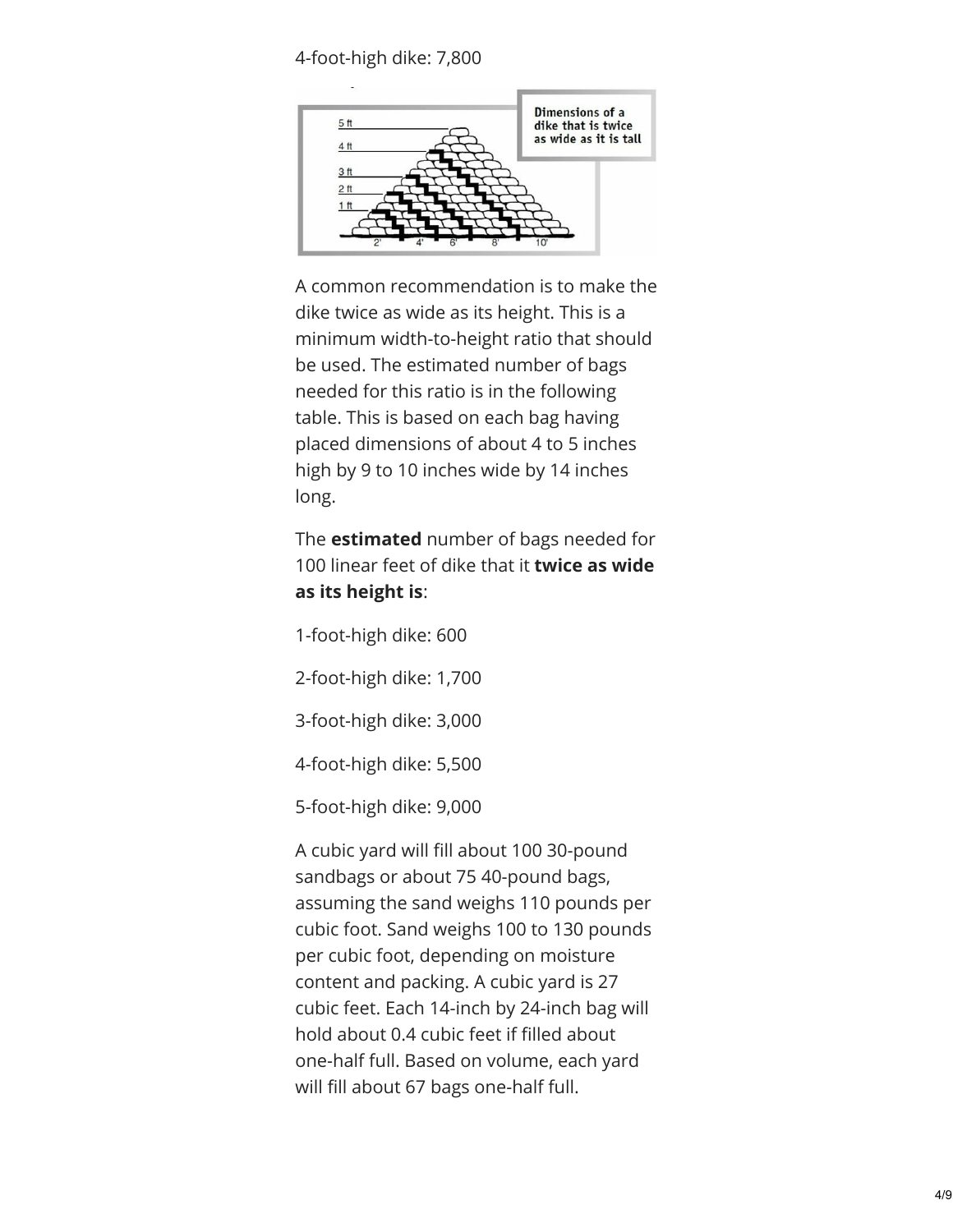Estimated cubic yards of sand needed per 100 feet of dike length for various dike heights and ratios of height to<br>width. An additional 2 cubic yards will be needed for bags to hold the plastic. Dike Height (ft.)



## ■ **Filling Sandbags**

Yards<br>of

s<br>and

Width<br> $2 \times H$ 

Fill the bags about one-half full and tie the bag near the top, if it is tied, which permits the sand to move easily in the bag to create a good dike. Overfilled bags and bags tied too low leave gaps in the dike, which allows water to seep through. Sandbags do not need to be tied unless they are transported. Filling sandbags usually is a twoperson operation. One member of the team holds the bag on the ground slightly in front of his or her spread feet and the second shovels the sand into the bag. Use gloves to protect the bag holder's hands. The use of safety goggles is desirable, especially during dry and windy days. For large-scale operations, fi lling sandbags can be expedited by using bagholding racks, funnels on the back of dump trucks used for sanding operations and various power loading equipment. However, the special equipment required is not always available during an emergency.

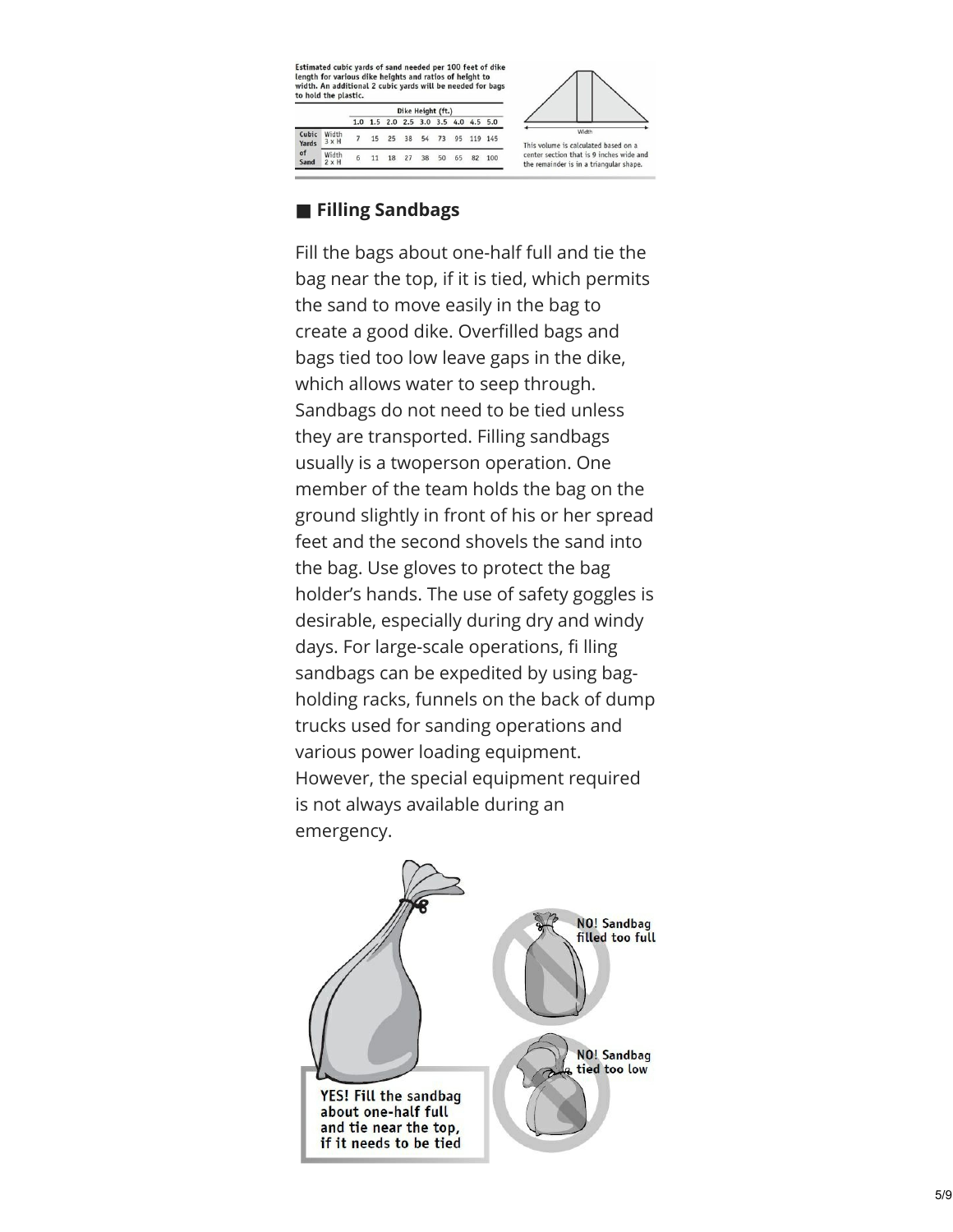#### $\blacksquare$  **Stacking Sandbags**

Lift bags using your legs and limit twisting of your back. Gently hand the sandbag to the next person in a sandbag brigade or line. A triangular or pyramid shape for th e dike is not necessary if the height will be 1 foot or less. Support the wall of sandbags with "clusters" of bags every 5 feet to stabilize the sandbag wall so it does not tip over from the force exerted by the floodwater.

Place the first layer of bags lengthwise on the dike (parallel to the flow), lapping the bags so the filled portion of one bag lies on the unfilled portion of the next, with the tied or open end of the bag facing downstream. Offset adjacent rows or layers by one-half bag length to eliminate continuous joints, similar to what is done laying bricks. Compact and shape each ba g by walking on it to develop dike strength and create a tight seal.

Continue to walk on the bags as succeeding layers are placed. The base of the dike should be about two to three times as wide as the dike is high to provide adequate strength and friction surface area. Water exerts a tremendous force against the dike. Estimate the pressure on the dike base by multiplying the water depth by 62 pounds. For example, the pressure that 5 feet of water exerts on the base of a dike is about 310 pounds per square foot. The force of 5 feet of water on a vertical wall is about 775 pounds per linear foot of wall. Flowing water strikin g the dike exerts even more force on the dike. A triangularshaped dike permits the weight of the water to push down on the dike to help hold it in place.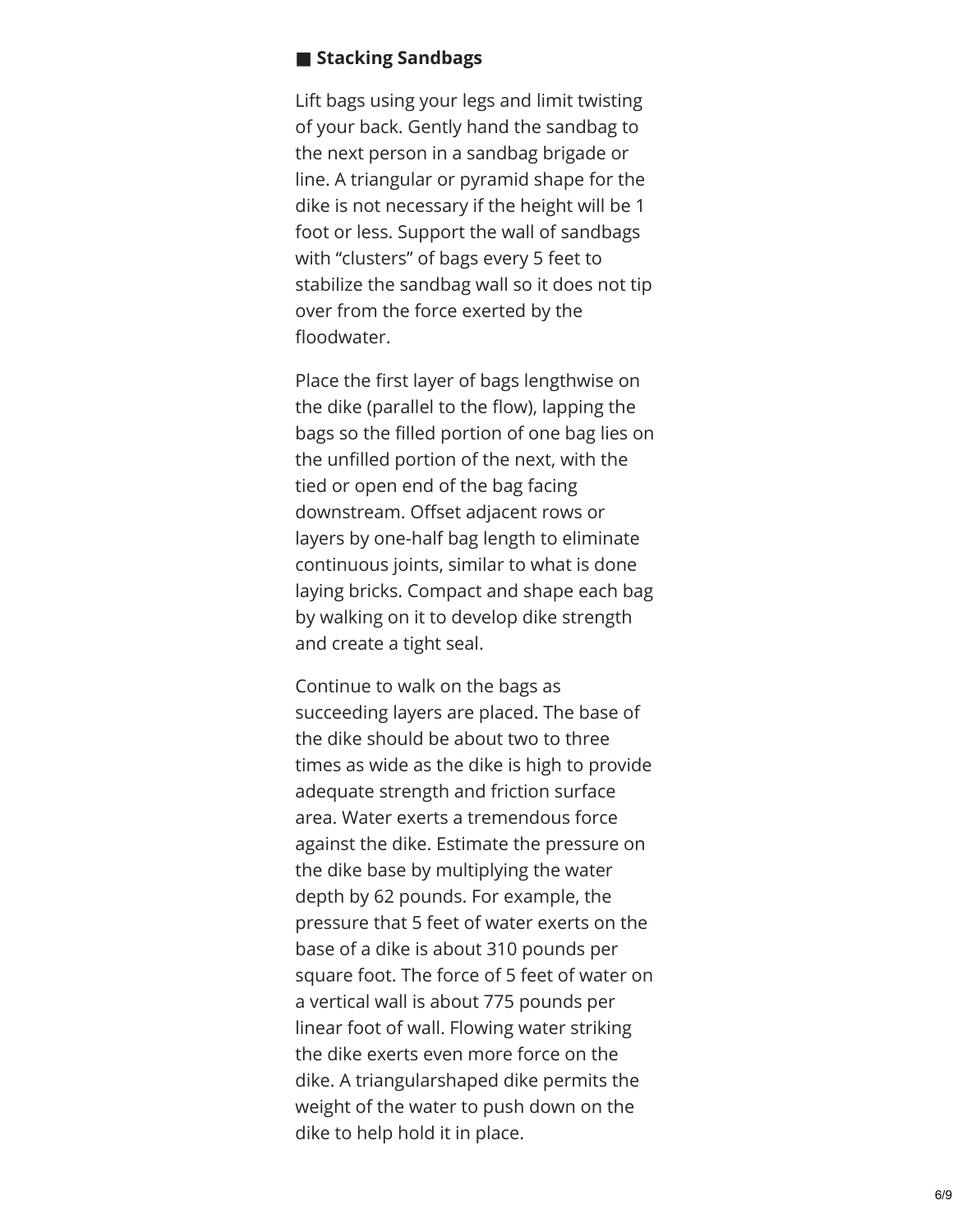



## ■ **S e a l i n g t h e D i k e**

The finished dike should be sealed with a sheet of plastic to improve water tightness. Spread a layer of soil or sand 1 inch deep and about 1 foot wide along the bottom of the dike on the water side. Lay polyethylene plastic sheeting so the bottom extends 1 foot beyond the bottom edge of the dike over the loose soil or sand. The upper edge should extend over the top of the dike. Polysheeting at least 6 mils thick is preferred. It generally is available in 100-foot rolls from construction supply firms, lumberyards and farm stores. Do not put plastic sheeting under the bags since that will increase the potential for the dike to slide.

If more than one sheet of plastic is used, the poly sheeting should be placed from downstream to upstream and the next sheet upstream overlapped by at least 3 feet. Overlapping in this direction prevents the current from flowing under the overlap and tearing the poly loose.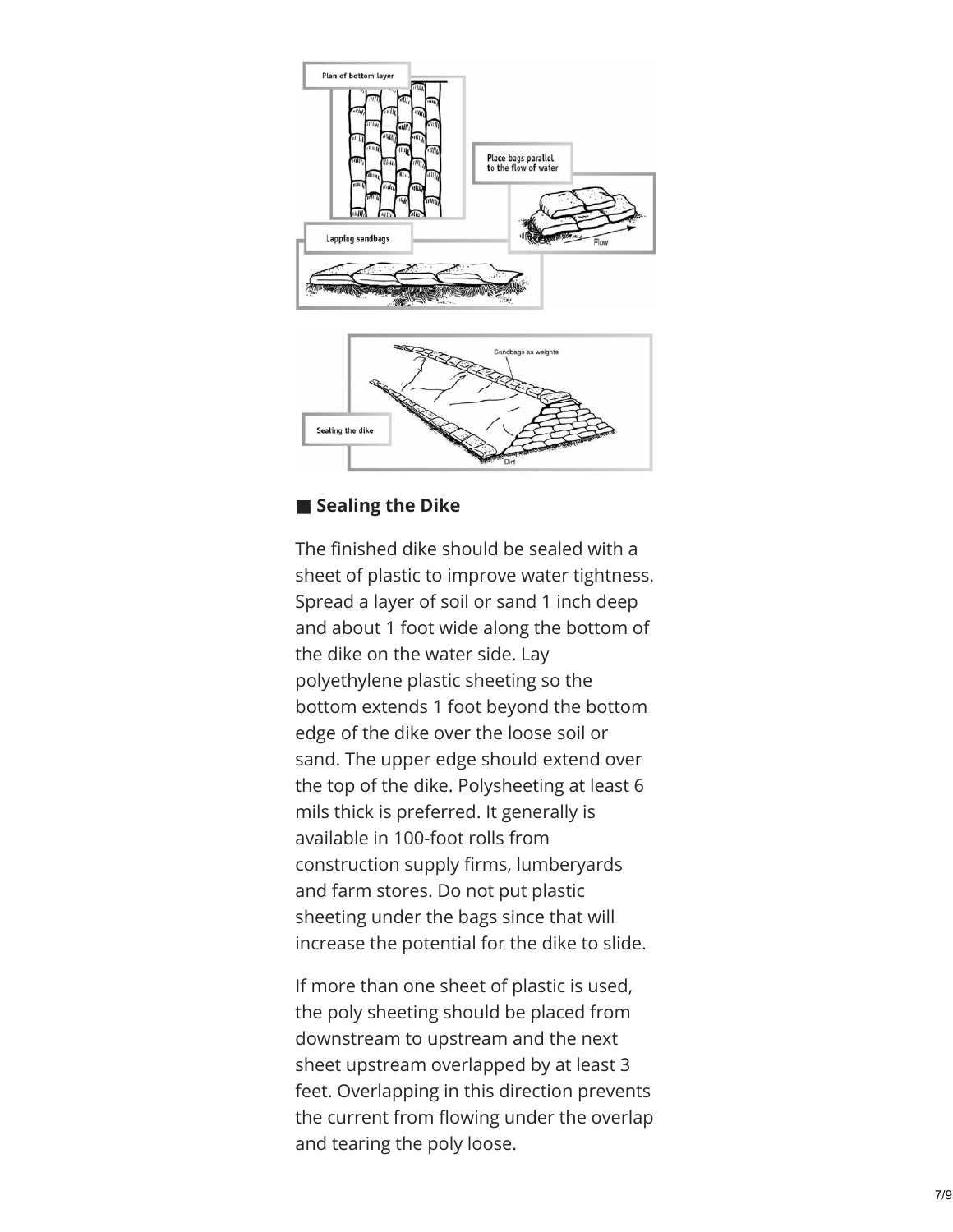Lay the plastic sheeting down very loosely. The pressure of the water will make the plastic conform easily to the sandbag surface. If the plastic is stretched too tightly, the water force could puncture it. Place a row of sandbags on the bottom edge of the plastic to form a watertight seal along the water side. Place sandbags to hold down the top edge of the plastic. Avoid puncturing the plastic with sharp objects or by walking on it.

### ■ **Controlling Seepage**

Use a sump or skimmer pump to remove water that permeates through the dike. Use ground fault circuit interrupters on circuits or extension cords to reduce the risk of electrocution.

### ■ **Disposing of Used Sand**

Floodwater is generally considered polluted, so sand from bags exposed to flood water should not be used for children's sand boxes. It can be used for typical construction applications.

Watch How to Build a Sandbag Dike and Sandbagging Safety Tips

All images except header: cc2.0 Kenneth Hellevang

#### Back to Top

### Welcome

This is where you can find research-based information from America's land-grant universities enabled by [eXtension.org](https://about.extension.org/)

<span id="page-7-0"></span>LOCATE